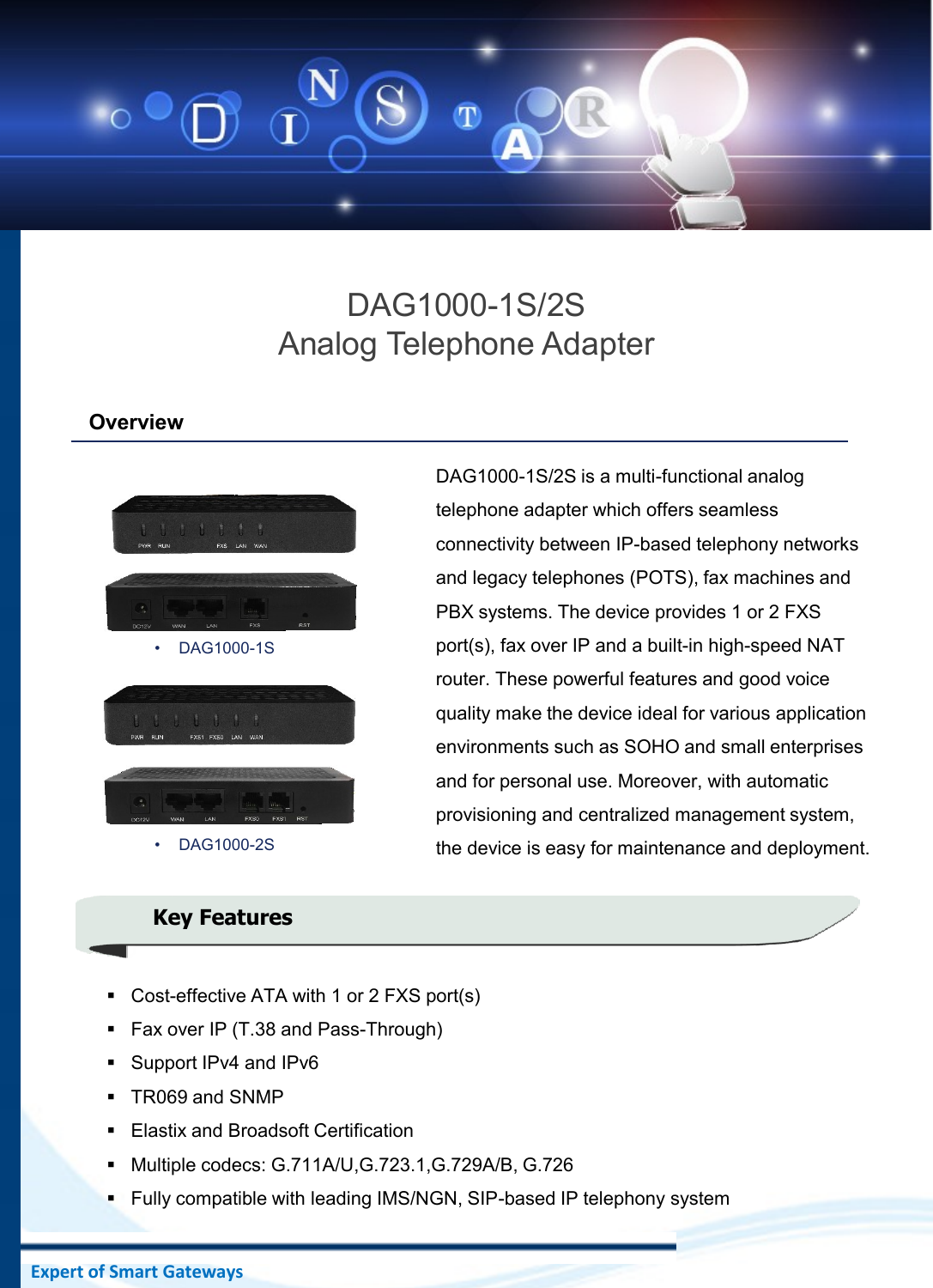# **Honesty Concentration**

## **Physical Interfaces**

#### • **Capacity**

DAG1000-1S: 1\* FXS, RJ11 DAG1000-2S: 2\* FXS, RJ11

- **Ethernet Interfaces:**  1\* WAN, 10/100Mbps, RJ-45 1\* LAN, 10/100Mbps, RJ-45
- **Console** N/A

## **Voice & FAX**

- G.711A/U law, G.723.1, G.729A/B,G.726
- Silence Suppression
- Comfort Noise Generation(CNG)
- Voice Activity Detection(VAD)
- Echo Cancellation(G.168), with up to 128ms
- Adaptive (Dynamic) Jitter Buffer
- Hook Flash
- Programmable Gain Control
- T.38/Pass-through
- Modem/POS
- DTMF modes:
	- SIP Info/RFC2833/Inband
- VLAN 802.1P/802.1Q
- Layer3 QoS and DiffServ

#### **FXS**

- Connector: RJ11
- Dial Mode: DTMF and Pulse
- Pulse: 10 and 20 PPS
- Caller ID: DTMF/FSK CLI Presentation
- Max Cable Length: 3Km
- Reversed Polarity
- Programmable Call Progress Tone

### **VoIP**

- Protocol: SIP v2.0 (UDP/TCP),RFC3261 SDP,RTP(RFC2833), RFC3262, 3263,3264,3265,3515,2976,3311
- RTP/RTCP, RFC2198, 1889
- SIP over TLS
- RFC4028 Session Timer
- RFC3266 IPv6 in SDP
- RFC2806 TEL URI
- RFC3581 NAT,rport
- Primary/Backup SIP Server
- Outbound Proxy
- DNS SRV/ A Query/NATPR Query
- **SIP Trunk**
- Early Media/Early Answer
- NAT:STUN, Static/Dynamic NAT